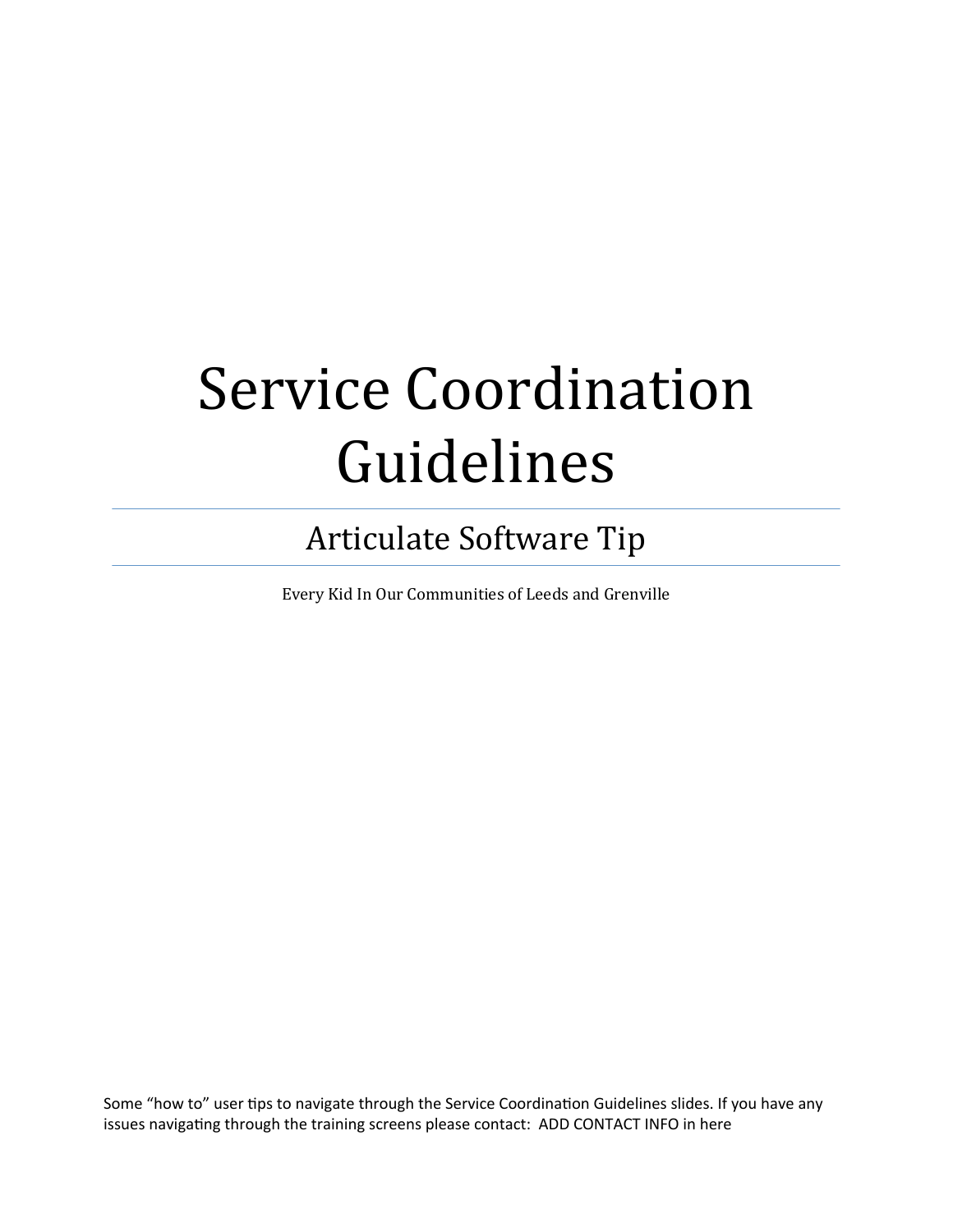



quired for a

The button will advance the slides; if this is not highlighted or does not move to the next slide then you must go back and make sure that you have reviewed each slide.



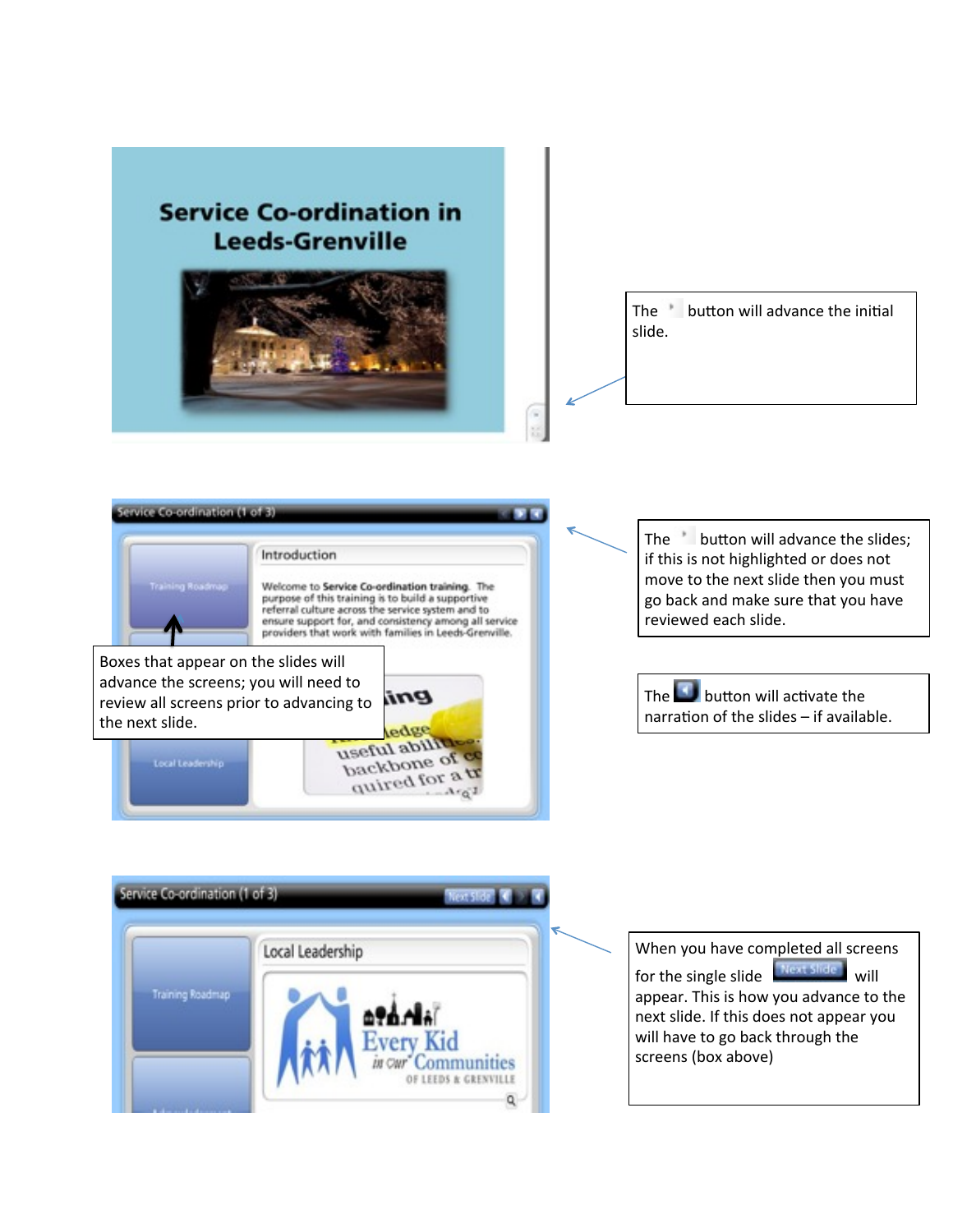



Slides that have Key Terms can be advanced by highlighting each of the key terms. It can also be advanced by

clicking in the top right hand corner. Next slide will appear when all slides have been reviewed.